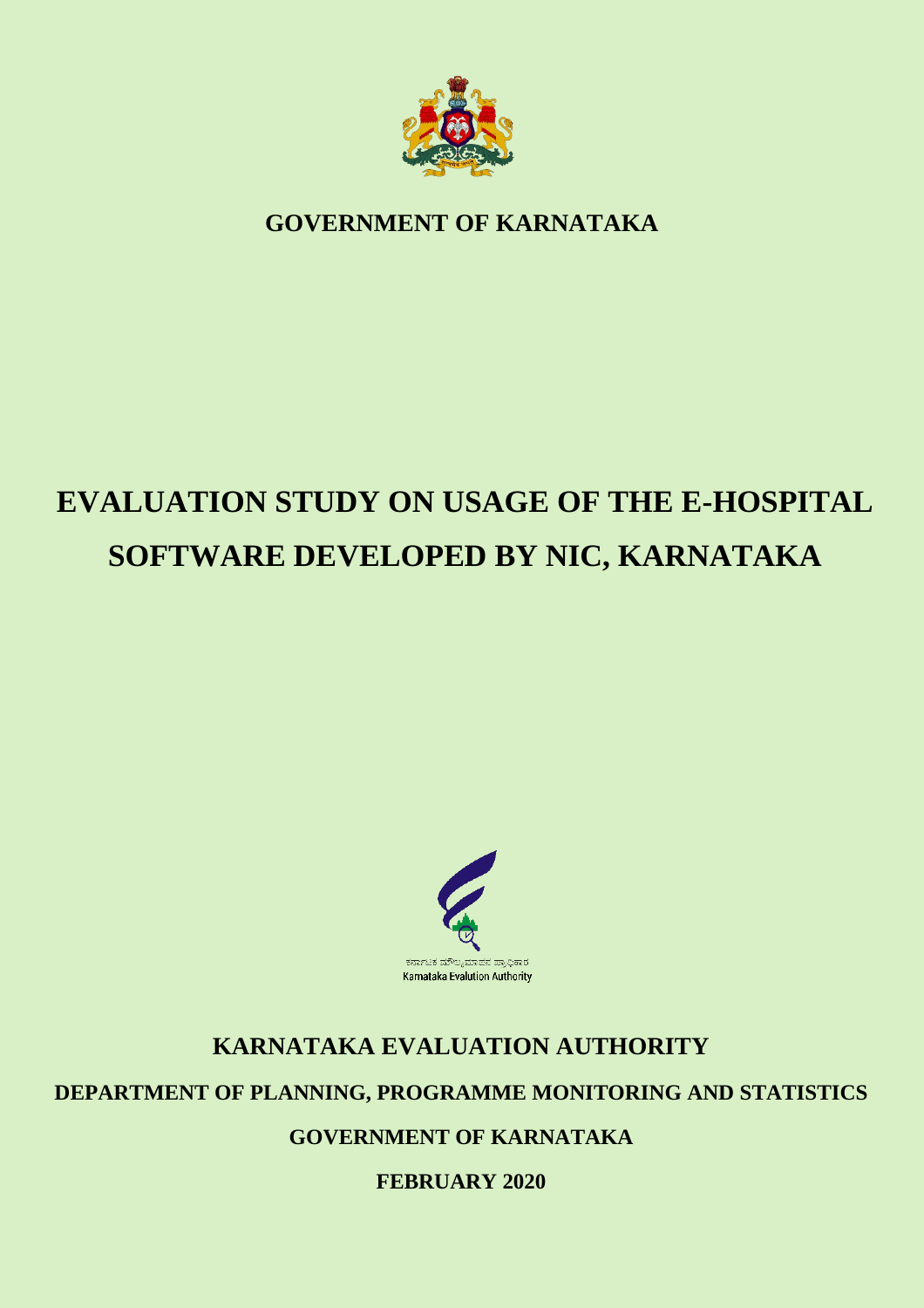## **Executive Summary**

An evaluation study on the Usage of the e-hospital software developed by NlC, Karnataka was undertaken in three hospitals of Bangalore. The study employed multiple questionnaires, interviews and focus group discussions information to pertaining to hardware, software, willingness to use, perceived ease of use, actual use, implementation challenges, and beneficiary experience was captured and analyzed.

## **The major findings of this study are as follows:**

#### **Provider (Doctors') Responses**

- Majority of the doctors perceive e-hospital system causes disruption in the patient care since the volume overload does not permit them to enter the required clinical care details in the OPD
- Non availability of computers at the point of care is another impediment for the successful utilization of the system
- Doctors are of the opinion that if there are simpler ways of capturing the clinical components like tablet based written OCR or transcription of the data by data entry operators then the system can be helpful.

#### **Data Entry Outsourced Vendor:**

- Third party vendor is responsible for allotting resources across the technology and data operators end.
- Minimal prior training is provided to the resources deployed for the tasks and they are seldom monitored/documented for transition.
- Delayed salary payments are responsible for high attrition of staff especially data operators.
- Data operators require detailed training and capacity building to optimize the usage of the systems.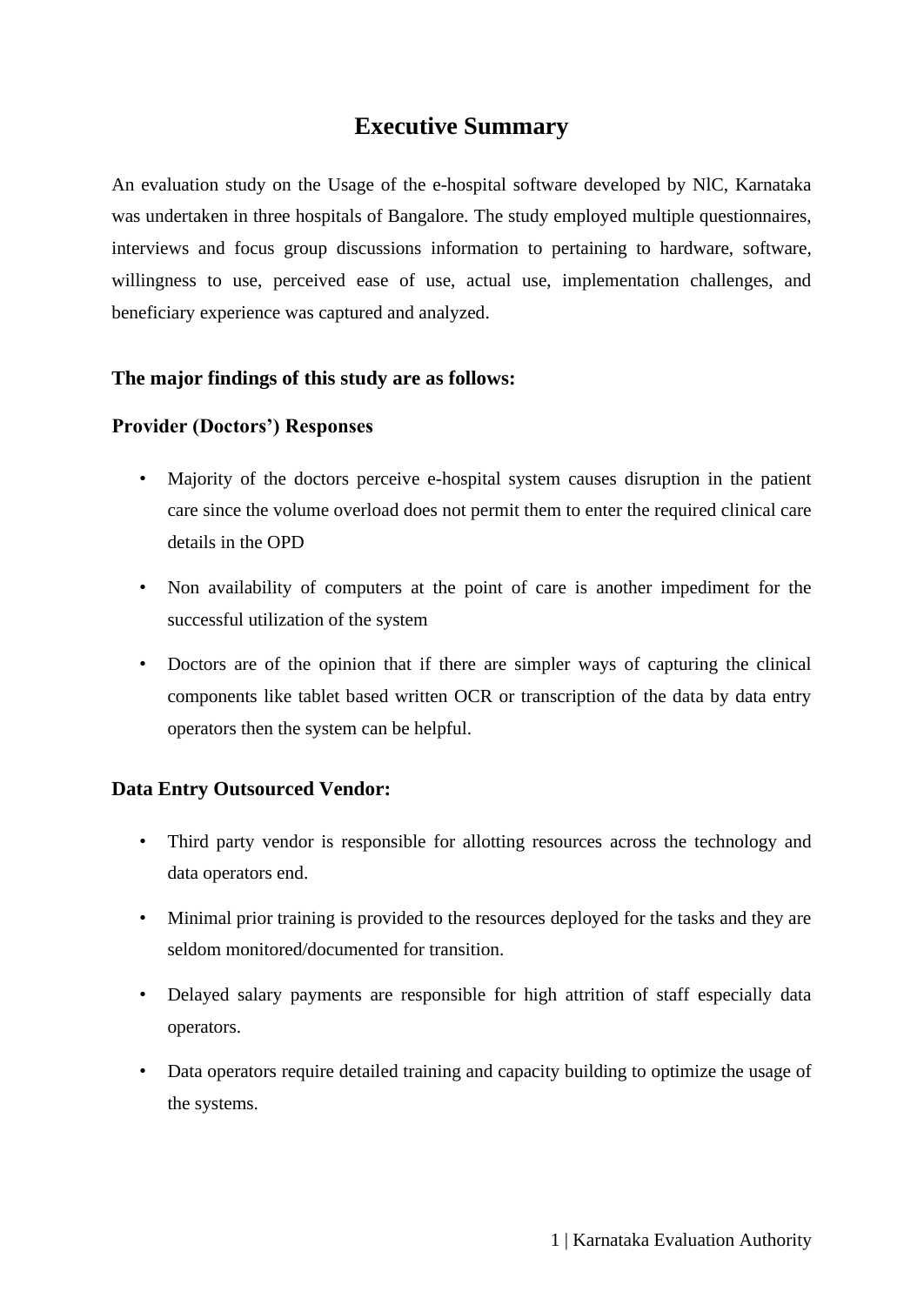## **Other Hardware and software issues**

- Improved or upgraded desktops are required to overcome redundancy. Restricted access and permissions to oversee the smooth flow of the system.
- Minimal opportunity at the local level to modify the critical workflow.
- Program manager to monitor usage of the e-Hospital module to its full extent and guide doctors/data entry operators etc. in case of any need.
- The lab reports and their dispatch in a more systematic and user friendly interface. Presently, the data entry operators are manually entering the records once they are validated.
- The upgrading of all the lab and other related systems to keep up with the patient input.

## **Training and capacity of key personnel**

- Inadequacy of training and supportive IT systems are also adding to the implementation challenges for the clinical modules and other systems
- Data entry operators require hand holding and periodic training
- Call centre support for minor issues required
- Create short video training modules for use in training of new staff as well as reinforcement to existing staff.

## **Patients / Attendants**

- Awareness is low across the spectrum and hence obtaining valid responses to perceived benefits was difficult.
- Patients are coming in direct contact with the e-hospital solutions during the registration and discharge. (Partially lab report collection)
- Waiting time at the registration is considerably long due to high loads.
- Discharge summary needs to be validated by competent authorities and the delay is being reported in all the hospitals due to inadequate manpower for the same (which the patients are perceiving as inefficiency of the system).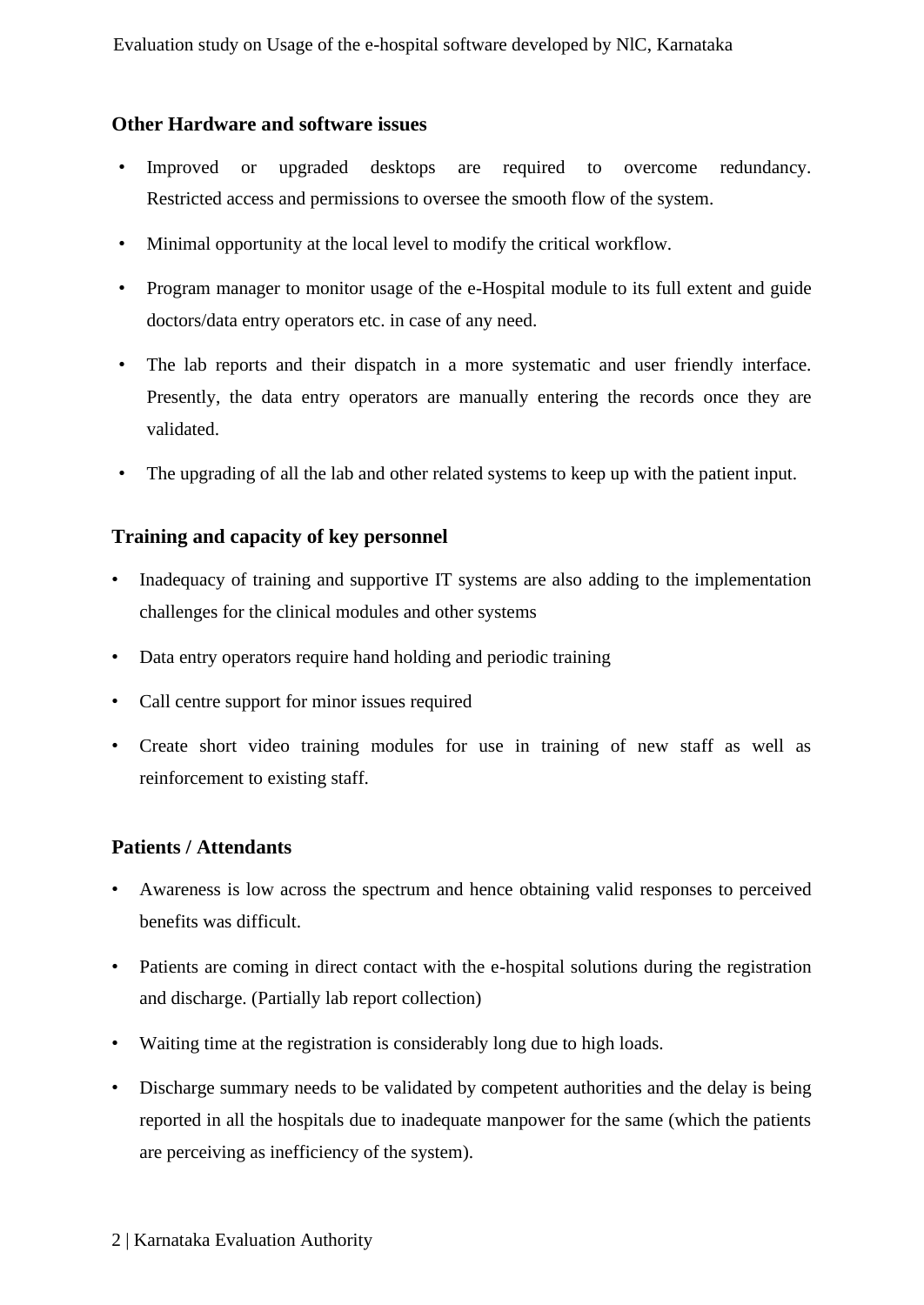## **Recommendations:**

## **1. Short Term Recommendations**

- Software needs to be optimized for the local needs
- Coordination and presence of local help centre would smoothen the problem resolution and ease of use of software
- Training and capacity building of all major users required
- Appropriate Hardware enhancements and introduction of Tablets and Smart digital PEN inputs would enhance uptake of usage by doctors
- Mobile ORS is operational and may be publicized to book advance appointments. .

## **2. Long term Recommendations**

## **a. To reduce waiting time at the registration counters**

Provision of token machines where the patients or caretakers can generate time-stamped tokens for appointments.

Decentralize registration and distribute it to major areas of the hospital. For example, all maternal and child cases can be registered at a different location, and general outpatient cases can be registered at a different location. Differential registration would also help to segregate the infectious and non-infectious patients, during registration and avoid crosscontamination.

## **b. To reduce the total consultation time with senior consultants**

Owing to large caseloads, senior consultants often find very little time to spend with the patients. Most doctors complain that they are understaffed to serve patient needs. Junior residents and/or qualified nurses can Pre-screen the patients by recording anthropometry, vital parameters, personal history, drug history, blood pressure, etc. Pre-screening would help the senior consultants to focus on clinical diagnosis and treatment.